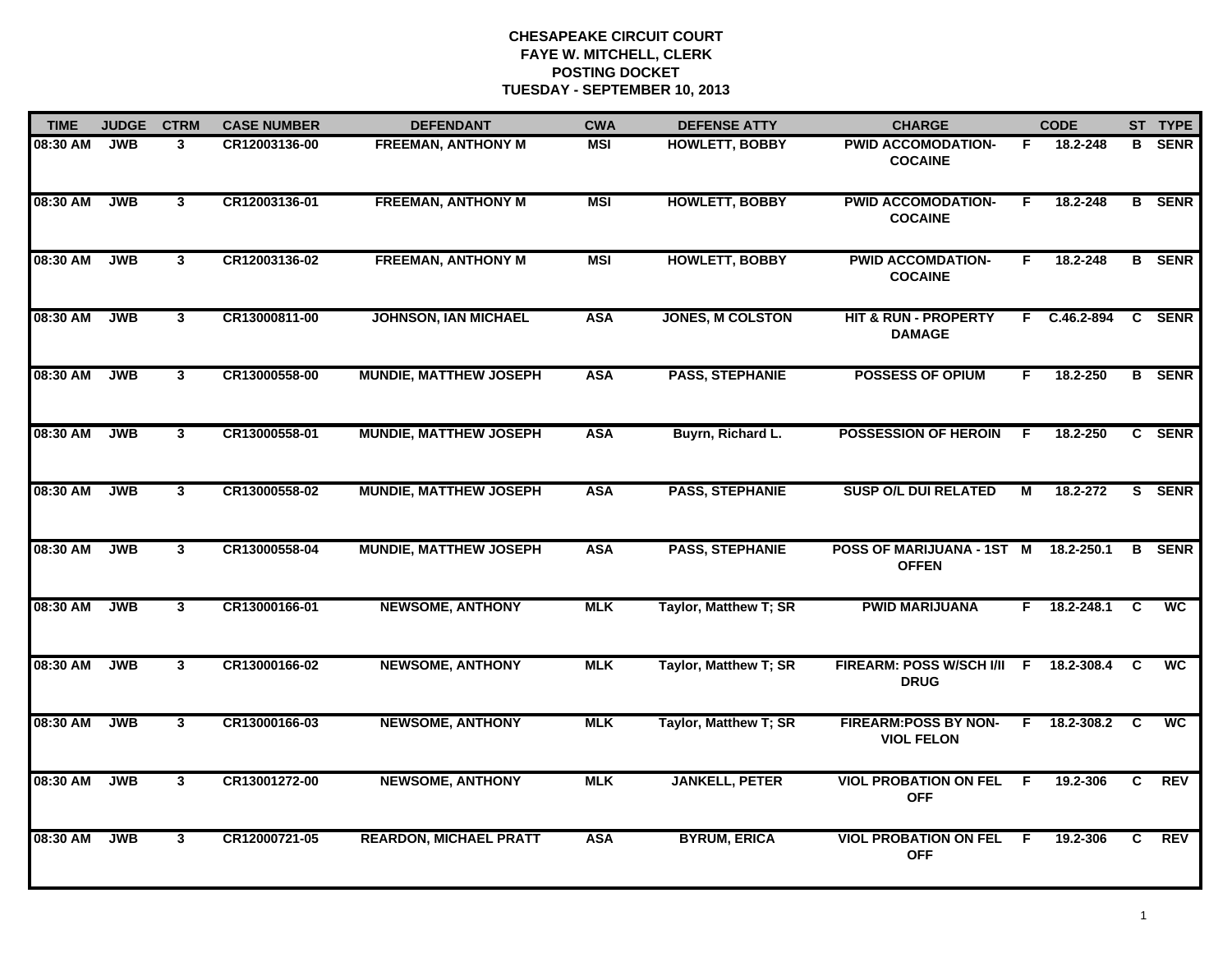| <b>TIME</b> | <b>JUDGE</b> | <b>CTRM</b>             | <b>CASE NUMBER</b> | <b>DEFENDANT</b>                | <b>CWA</b> | <b>DEFENSE ATTY</b>     | <b>CHARGE</b>                                  |    | <b>CODE</b>    |    | ST TYPE         |
|-------------|--------------|-------------------------|--------------------|---------------------------------|------------|-------------------------|------------------------------------------------|----|----------------|----|-----------------|
| 08:30 AM    | <b>BHK</b>   | 4                       | CR12001341-00      | <b>HORNE, JESSICA ELIZABETH</b> | <b>CEE</b> | <b>NESKIS, GEOGE A</b>  | <b>PRESCRIPTION FRAUD -</b><br><b>EMBEZZLE</b> |    | F 18.2-258.1   | в  | DD.             |
| 08:30 AM    | <b>BHK</b>   | $\overline{4}$          | CR12001341-00      | <b>HORNE, JESSICA ELIZABETH</b> | <b>CEE</b> | <b>NESKIS, GEOGE A</b>  | <b>PRESCRIPTION FRAUD -</b><br><b>EMBEZZLE</b> | F  | 18.2-258.1     | B  | $\overline{cc}$ |
| 08:30 AM    | <b>BHK</b>   | $\overline{4}$          | CR12001341-01      | <b>HORNE, JESSICA ELIZABETH</b> | <b>CEE</b> | <b>NESKIS, GEORE A</b>  | <b>PRESCRIPTION FRAUD -</b><br><b>EMBEZZLE</b> | F. | 18.2-258.1     | в  | <b>DD</b>       |
| 08:30 AM    | <b>BHK</b>   | 4                       | CR12001341-01      | HORNE, JESSICA ELIZABETH        | <b>CEE</b> | <b>NESKIS, GEORE A</b>  | <b>PRESCRIPTION FRAUD -</b><br><b>EMBEZZLE</b> | F. | 18.2-258.1     | в  | <b>CC</b>       |
| 08:30 AM    | <b>BHK</b>   | 4                       | CR12001341-02      | <b>HORNE, JESSICA ELIZABETH</b> | <b>CEE</b> | <b>NESKIS, GEORGE A</b> | <b>PRESCRIPTION FRAUD -</b><br><b>EMBEZZLE</b> |    | F 18.2-258.1   | в  | <b>DD</b>       |
| 08:30 AM    | <b>BHK</b>   | 4                       | CR12001341-02      | <b>HORNE, JESSICA ELIZABETH</b> | <b>CEE</b> | <b>NESKIS, GEORGE A</b> | <b>PRESCRIPTION FRAUD -</b><br><b>EMBEZZLE</b> |    | F 18.2-258.1   | в  | <b>CC</b>       |
| 08:30 AM    | <b>BHK</b>   | $\overline{4}$          | CR12001341-03      | <b>HORNE, JESSICA ELIZABETH</b> | <b>CEE</b> | <b>NESKIS, GEORGE A</b> | <b>PRESCRIPTION FRAUD -</b><br><b>EMBEZZLE</b> | F. | 18.2-258.1     | B  | <b>DD</b>       |
| 08:30 AM    | <b>BHK</b>   | 4                       | CR12001341-03      | <b>HORNE, JESSICA ELIZABETH</b> | <b>CEE</b> | <b>NESKIS, GEORGE A</b> | <b>PRESCRIPTION FRAUD -</b><br><b>EMBEZZLE</b> | F. | 18.2-258.1     | в  | cc              |
| 08:30 AM    | <b>BHK</b>   | 4                       | CR12001341-04      | HORNE, JESSICA ELIZABETH        | <b>CEE</b> | <b>NESKIS, GEORGE A</b> | <b>PRESCRIPTION FRAUD -</b><br><b>EMBEZZLE</b> | F. | 18.2-258.1     | B  | <b>DD</b>       |
| 08:30 AM    | <b>BHK</b>   | 4                       | CR12001341-04      | <b>HORNE, JESSICA ELIZABETH</b> | <b>CEE</b> | <b>NESKIS, GEORGE A</b> | <b>PRESCRIPTION FRAUD -</b><br><b>EMBEZZLE</b> | F. | 18.2-258.1     | в  | <b>CC</b>       |
| 08:30 AM    | <b>BHK</b>   | $\overline{4}$          | CR12001341-05      | <b>HORNE, JESSICA ELIZABETH</b> | <b>CEE</b> | <b>NESKIS, GEORGE A</b> | <b>PRESCRIPTION FRAUD -</b><br><b>EMBEZZLE</b> |    | $F$ 18.2-258.1 | в  | DD              |
| 08:30 AM    | <b>BHK</b>   | 4                       | CR12001341-05      | <b>HORNE, JESSICA ELIZABETH</b> | <b>CEE</b> | <b>NESKIS, GEORGE A</b> | <b>PRESCRIPTION FRAUD -</b><br><b>EMBEZZLE</b> |    | F 18.2-258.1   | в  | <b>CC</b>       |
| 08:30 AM    | <b>BHK</b>   | $\overline{\mathbf{4}}$ | CR12002355-01      | <b>HUDGINS, JAMES EARL</b>      | <b>MLK</b> |                         | <b>DISOBEY JUDGEMENT;</b><br><b>CONTEMPT</b>   | М  | 18.2-456       | C. | <b>CAP</b>      |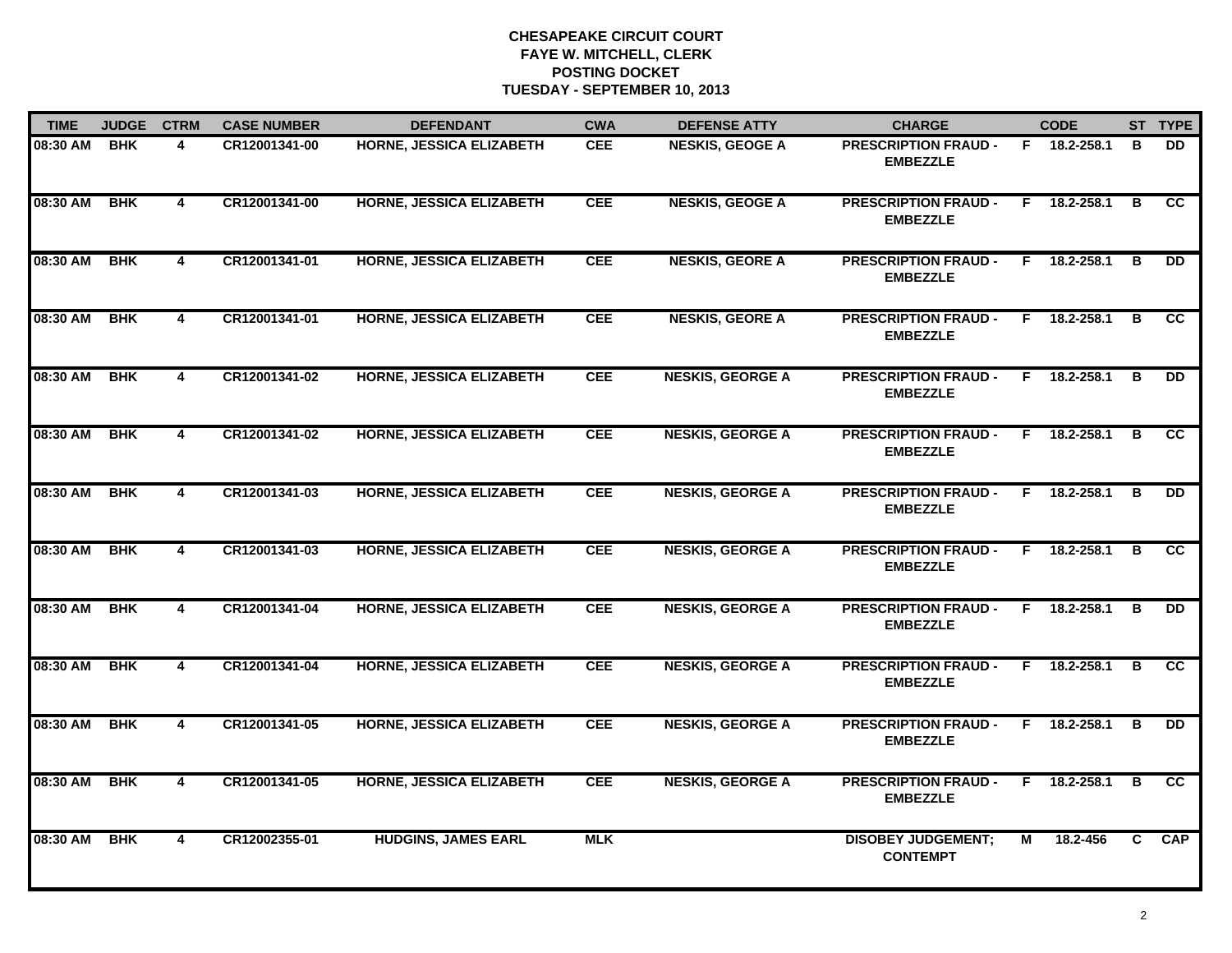| <b>TIME</b>   | <b>JUDGE</b> | <b>CTRM</b>    | <b>CASE NUMBER</b> | <b>DEFENDANT</b>                             | <b>CWA</b> | <b>DEFENSE ATTY</b>            | <b>CHARGE</b>                                   |    | <b>CODE</b>    |              | ST TYPE         |
|---------------|--------------|----------------|--------------------|----------------------------------------------|------------|--------------------------------|-------------------------------------------------|----|----------------|--------------|-----------------|
| 08:30 AM      | <b>BHK</b>   | 4              | CR12002355-00      | <b>HUDGINS, JAMES EARL; JR</b>               | <b>MLK</b> | <b>CRONIN, ERIC</b>            | <b>POSS COCAINE</b>                             | F. | 18.2-250       | в            | DD.             |
| 08:30 AM      | <b>BHK</b>   | $\overline{4}$ | CR10002305-03      | <b>WHITE, STEPHANIE NICOLE</b>               | <b>DPB</b> | Byrum, Robert G.               | <b>VIOL PROBATION ON FEL</b><br><b>OFF</b>      | -F | 19.2-306       | C            | REV             |
| 08:30 AM MATA |              | $\overline{5}$ | CR13000407-00      | <b>PILKINGTON, DAVID; JR</b>                 | <b>AJS</b> | <b>TITTER, JENNIFER</b>        | POSS SCH I OR II CONTR<br><b>SUB</b>            | F. | 18.2-250       |              | <b>B</b> SENR   |
| 08:30 AM MATA |              | 5              | CR12001132-00      | <b>SPITLER, SARA MICHELLE</b>                | <b>MLK</b> | <b>BLACK, HUGH</b>             | <b>OBTAIN PRESCRIP BY</b><br>FRAUD/ETC.         |    | F 18.2-258.1   | B            | <b>CC</b>       |
| 08:30 AM MATA |              | 5              | CR12001132-00      | <b>SPITLER, SARA MICHELLE</b>                | <b>MLK</b> | <b>BLACK, HUGH</b>             | <b>OBTAIN PRESCRIP BY</b><br><b>FRAUD/ETC.</b>  |    | F 18.2-258.1   | В            | <b>DD</b>       |
| 08:30 AM MATA |              | 5              | CR12001132-02      | <b>SPITLER, SARA MICHELLE</b>                | <b>MLK</b> | <b>BLACK, HUGH E; III</b>      | <b>OBTAIN PRESCRIP BY</b><br><b>FRAUD/ETC.</b>  |    | $F$ 18.2-258.1 | в            | $\overline{cc}$ |
| 08:30 AM MATA |              | $\overline{5}$ | CR12001132-02      | <b>SPITLER, SARA MICHELLE</b>                | <b>MLK</b> | <b>BLACK, HUGH E; III</b>      | <b>OBTAIN PRESCRIP BY</b><br><b>FRAUD/ETC.</b>  | F. | 18.2-258.1     | В            | <b>DD</b>       |
| 08:30 AM MATA |              | 5              | CR13000932-00      | <b>STATON, AKIRRA LAVETTE</b>                | <b>MLK</b> | <b>HARDMAN, ALMETIA FIELDS</b> | <b>GRAND LARCENY</b>                            | F. | 18.2-95        |              | <b>B</b> SENR   |
| 08:30 AM MATA |              | 5              | CR13000932-01      | <b>STATON, AKIRRA LAVETTE</b>                | <b>MLK</b> | <b>HARDMAN, ALMETIA FIELDS</b> | <b>LARCENY OF \$200 W/I</b><br><b>SELL/DIST</b> |    | F 18.2-108.01  |              | <b>B</b> SENR   |
| 08:30 AM MATA |              | 5              | CR11003203-01      | <b>WADE, IAN MICHAEL</b>                     | <b>AJS</b> | <b>MORRIS, DIALLO K</b>        | <b>VIOL PROBATION ON FEL</b><br><b>OFF</b>      | F  | 19.2-306       | $\mathbf{C}$ | <b>REV</b>      |
| 08:30 AM MATA |              | 5              | CR11000457-01      | <b>WINFREY, WALTER RICHARD</b>               | <b>AJS</b> | Byrum, Robert G.               | VIOL GOOD BEHAV ON FEL F<br><b>OFF</b>          |    | 19.2-306       | C.           | REV             |
| 08:30 AM      | <b>RDS</b>   | 6              | CR10003361-02      | <b>COWELL, TERRY LAVELLE</b>                 | <b>ASA</b> | <b>BYRUM, ERICA</b>            | <b>PROBATION VIOLATION</b>                      | F. | 19.2-306       | C            | <b>REV</b>      |
| 08:30 AM      | <b>RDS</b>   | 6              | CR13001533-00      | <b>CRADDOCK, DEMONTE</b><br><b>ALEXANDER</b> | <b>MSI</b> | Wegman, Robert L.              | <b>VIOL PROBATION ON FEL</b><br><b>OFF</b>      | -F | 19.2-306       | C.           | <b>REV</b>      |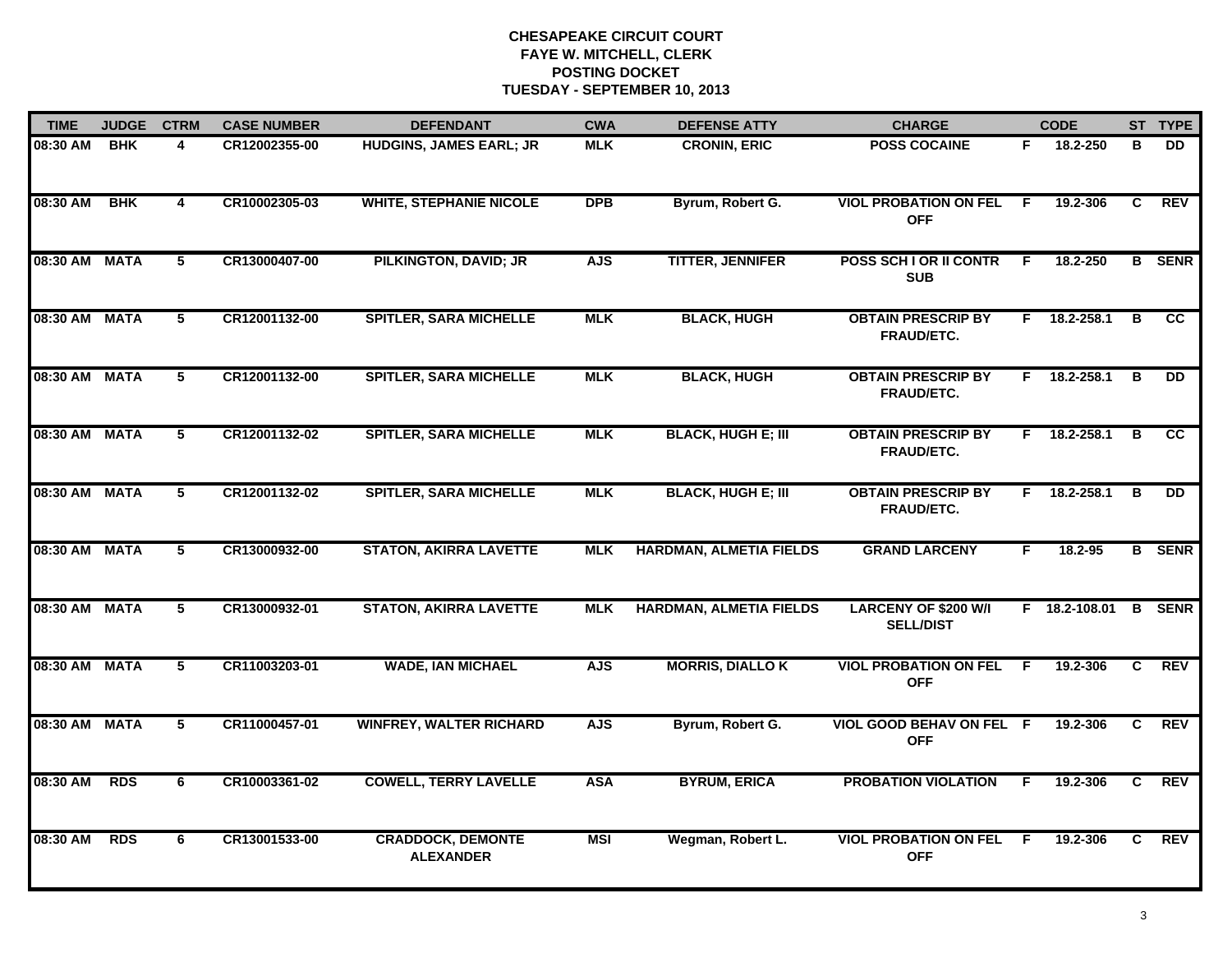| <b>TIME</b> | <b>JUDGE</b> | <b>CTRM</b>    | <b>CASE NUMBER</b> | <b>DEFENDANT</b>               | <b>CWA</b> | <b>DEFENSE ATTY</b>     | <b>CHARGE</b>                                |     | <b>CODE</b>   |   | ST TYPE       |
|-------------|--------------|----------------|--------------------|--------------------------------|------------|-------------------------|----------------------------------------------|-----|---------------|---|---------------|
| 08:30 AM    | <b>RDS</b>   | 6              | CR12001451-00      | HOLLAND, ANDREJ LYNNRENZO      | <b>MSI</b> | <b>ANDREWS, MARK A</b>  | <b>DELIVER DRUGS TO</b><br><b>PRISONER</b>   |     | F 18.2-474.1  | B | <b>SENT</b>   |
| 08:30 AM    | <b>RDS</b>   | 6              | CR13000557-00      | <b>MILLER, DARDEN R</b>        | <b>MSI</b> | <b>TITTER, JENNIFER</b> | <b>GRAND LARCENY</b>                         | F   | 18.2-95       |   | <b>B</b> SENR |
| 08:30 AM    | <b>RDS</b>   | 6              | CR13000557-01      | <b>MILLER, DARDEN R</b>        | <b>MSI</b> | <b>TITTER, JENNIFER</b> | <b>LARCENY W/INTENT TO</b><br><b>SELL</b>    |     | F 18.2-108.01 |   | <b>B</b> SENR |
| 08:30 AM    | <b>RDS</b>   | 6              | CR13000557-02      | <b>MILLER, DARDEN R</b>        | <b>MSI</b> | <b>TITTER, JENNIFER</b> | <b>OBTAIN MONEY FALSELY</b>                  | E   | 18.2-178      |   | <b>B</b> SENR |
| 08:30 AM    | <b>RDS</b>   | 6              | CR13000557-03      | <b>MILLER, DARDEN R</b>        | <b>MSI</b> | <b>TITTER, JENNIFER</b> | <b>GRAND LARCENY</b>                         | F.  | 18.2-95       |   | <b>B</b> SENR |
| 08:30 AM    | <b>RDS</b>   | 6              | CR13000557-05      | <b>MILLER, DARDEN R</b>        | <b>MSI</b> |                         | <b>GRAND LARCENY</b>                         | F.  | 18.2-95       |   | <b>B</b> SENR |
| 08:30 AM    | <b>RDS</b>   | 6              | CR10001384-01      | <b>WILSON, JUSTIN REENARD</b>  | <b>MSI</b> | <b>ANDREWS, MARK A</b>  | <b>VIOL PROBATION ON FEL</b><br><b>OFF</b>   | - F | 19.2-306      | C | <b>REV</b>    |
| 08:30 AM    | <b>RDS</b>   | 6              | CR10002558-01      | <b>WILSON, JUSTIN REENARD</b>  | <b>MSI</b> | <b>ANDREWS, MARK A</b>  | <b>VIOL PROBATION ON FEL</b><br><b>OFF</b>   | -F  | 19.2-306      | C | <b>REV</b>    |
| 09:30 AM    | <b>BHK</b>   | $\overline{2}$ | CR03A03435-01      | <b>WATERS, ROBERT ANDRE</b>    |            |                         | <b>VIOL PROBATION ON FEL</b><br><b>OFF</b>   | E   | 19.2-306      |   | C ADAT        |
| 10:00 AM    | <b>JEC</b>   | $\mathbf{1}$   | CR13000789-00      | <b>PLUMMER, ERICK LAWRENCE</b> | <b>AEP</b> | <b>SPENCER, JO ANNE</b> | <b>PETIT LARCENY-3RD</b><br><b>OFFENSE</b>   | F.  | 18.2-96       |   | <b>B</b> TRYL |
| 10:00 AM    | <b>JEC</b>   | $\mathbf{1}$   | CR13000789-01      | <b>PLUMMER, ERICK LAWRENCE</b> | <b>AEP</b> | <b>SPENCER, JO ANNE</b> | <b>OBSTRUCT JUSTICE</b>                      | М   | 18.2-460      |   | <b>B</b> TRYL |
| 10:00 AM    | <b>JEC</b>   | $\mathbf{1}$   | CR13000789-02      | <b>PLUMMER, ERICK LAWRENCE</b> | <b>AEP</b> | <b>SPENCER, JO ANNE</b> | <b>DISOBEY JUDGEMENT;</b><br><b>CONTEMPT</b> | М   | 18.2-456      |   | C TRYL        |
| 10:00 AM    | <b>MATA</b>  | 5              | CR13001655-00      | <b>BOONE, CHARLES SIMUEL</b>   | <b>MSI</b> | <b>PASS, STEPHANIE</b>  | <b>PWID MARIJUANA</b>                        |     | F 18.2-248.1  |   | <b>B</b> PLEA |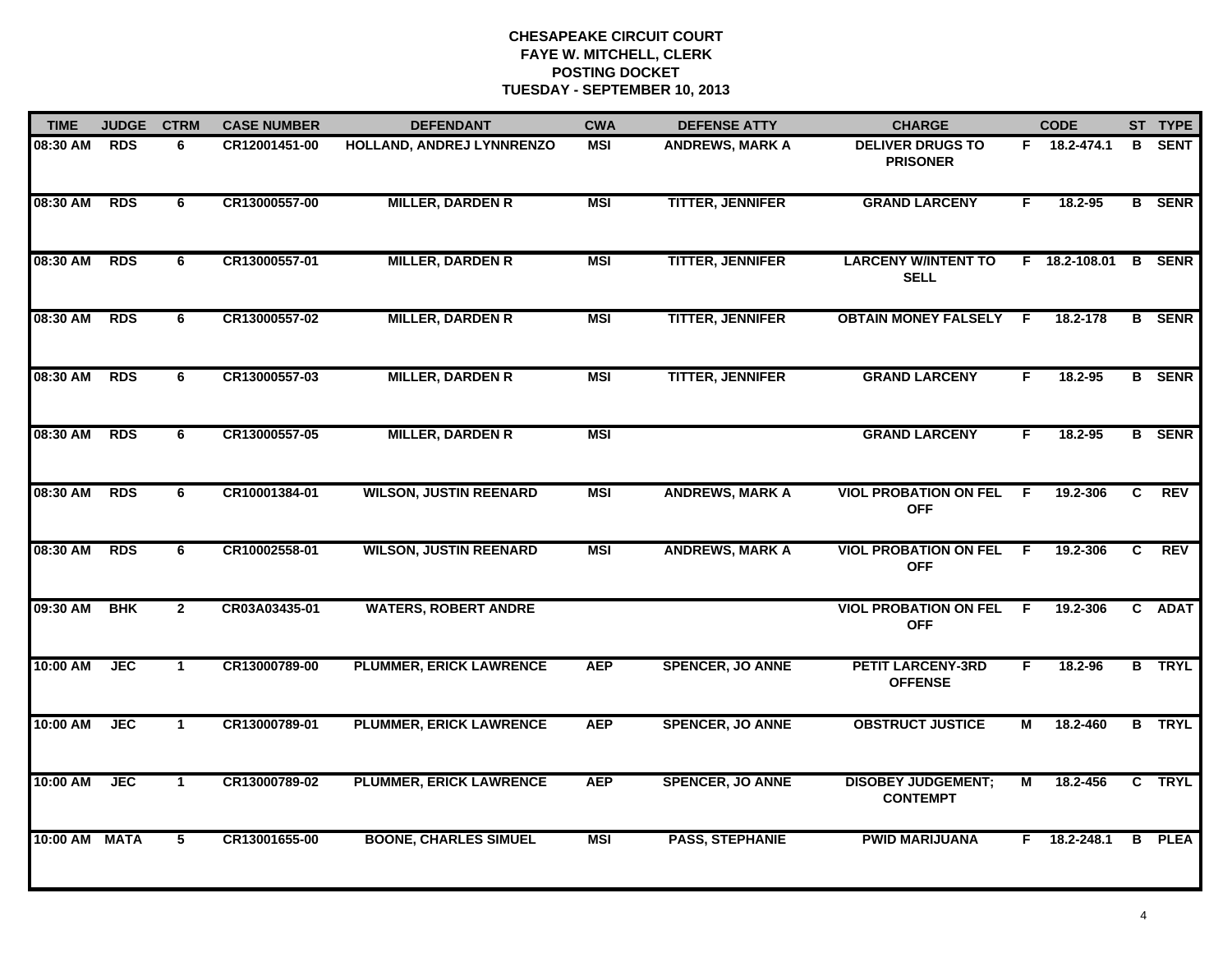| <b>TIME</b>   | <b>JUDGE</b> | <b>CTRM</b>     | <b>CASE NUMBER</b> | <b>DEFENDANT</b>                 | <b>CWA</b> | <b>DEFENSE ATTY</b>             | <b>CHARGE</b>                                  |    | <b>CODE</b>        |   | ST TYPE       |
|---------------|--------------|-----------------|--------------------|----------------------------------|------------|---------------------------------|------------------------------------------------|----|--------------------|---|---------------|
| 10:00 AM MATA |              | 5               | CR13001655-01      | <b>BOONE, CHARLES SIMUEL</b>     | MSI        | <b>PASS, STEPHANIE</b>          | <b>PWID MARIJUANA</b>                          |    | F 18.2-248.1       | B | <b>PLEA</b>   |
| 10:00 AM      | <b>MATA</b>  | $\overline{5}$  | CR13001655-02      | <b>BOONE, CHARLES SIMUEL</b>     | <b>MSI</b> | <b>PASS, STEPHANIE</b>          | <b>PWID MARIJUANA</b>                          |    | $F = 18.2 - 248.1$ |   | <b>B</b> PLEA |
| 10:00 AM      | <b>MATA</b>  | $\overline{5}$  | CR13001655-03      | <b>BOONE, CHARLES SIMUEL</b>     | <b>MSI</b> | <b>PASS, STEPHANIE</b>          | <b>ABUSE CHILD, DISREGARD F</b><br><b>LIFE</b> |    | 18.2-371.1         |   | <b>B</b> PLEA |
| 10:00 AM MATA |              | 5               | CR13001655-04      | <b>BOONE, CHARLES SIMUEL</b>     | <b>MSI</b> | <b>PASS, STEPHANIE</b>          | <b>ABUSE CHILD, DISREGARD F</b><br>LIFE.       |    | 18.2-371.1         |   | <b>B</b> PLEA |
| 10:00 AM      | <b>MATA</b>  | 5               | CR13001655-05      | <b>BOONE, CHARLES SIMUEL</b>     | <b>MSI</b> | <b>PASS, STEPHANIE</b>          | <b>PWID MARIJUANA</b>                          |    | F 18.2-248.1       |   | <b>B</b> PLEA |
| 10:00 AM MATA |              | 5               | CR13001964-00      | <b>CLYDESDALE, SAVANAH JANAE</b> | <b>AEP</b> | <b>MORRIS, DIALLO</b>           | <b>POSS HEROIN</b>                             | F. | 18.2-250           |   | C PLEA        |
| 01:00 PM      | <b>MATA</b>  | $\overline{5}$  | CR13001523-00      | <b>JONES, JOSETTE SPENCER</b>    | <b>AJS</b> | <b>HOLDER, WILLIAM JOSHUA</b>   | <b>POSS OF COCAINE</b>                         | F. | 18.2-250           |   | C TRYL        |
| 10:00 AM      | <b>MATA</b>  | $\overline{5}$  | CR13001321-00      | <b>JONES, QUINCY LEE</b>         | <b>AJS</b> | <b>STALLINGS, MOODY E; JRAE</b> | <b>DUI 3RD</b>                                 |    | $F$ C.18.2-266     |   | <b>B</b> TRYL |
| 10:00 AM      | <b>MATA</b>  | 5               | CR13001321-01      | <b>JONES, QUINCY LEE</b>         | <b>AJS</b> | <b>STALLINGS, MOODY E; JR</b>   | REFUSED BLOOD/BREATH M<br><b>TEST</b>          |    | 18.2-268.3         |   | S TRYL        |
| 10:00 AM      | <b>MATA</b>  | $\overline{5}$  | CR13001321-02      | <b>JONES, QUINCY LEE</b>         | <b>AJS</b> | <b>STALLINGS, MOODY E; JR</b>   | <b>DISPLAY FIC REG CARD</b>                    |    | $M$ 46.2-613(2)    |   | <b>B</b> TRYL |
| 10:00 AM MATA |              | $5\phantom{.0}$ | CR13001321-03      | <b>JONES, QUINCY LEE</b>         | <b>AJS</b> | <b>STALLINGS, MOODY E; JR</b>   | <b>DRIVE AFTER REV LIC</b>                     | М  | 18.2-272           |   | <b>B</b> TRYL |
| 10:00 AM      | <b>MATA</b>  | $\overline{5}$  | CR13000735-00      | <b>SELLERS, RONALD CRAIG</b>     | <b>MSI</b> | <b>TITTER, JENNIFER</b>         | POSS SVH I OR II CONTR<br><b>SUB</b>           | F. | 18.2-250           |   | <b>B</b> PLEA |
| 10:00 AM MATA |              | 5               | CR13001630-00      | <b>SMITH, KRISTEN JENELLE</b>    | <b>MLK</b> | Taylor, Matthew T; SR           | <b>PETIT LARCENY: 3RD +</b><br><b>OFFENSE</b>  | F  | 18.2-96            |   | <b>B</b> TRYL |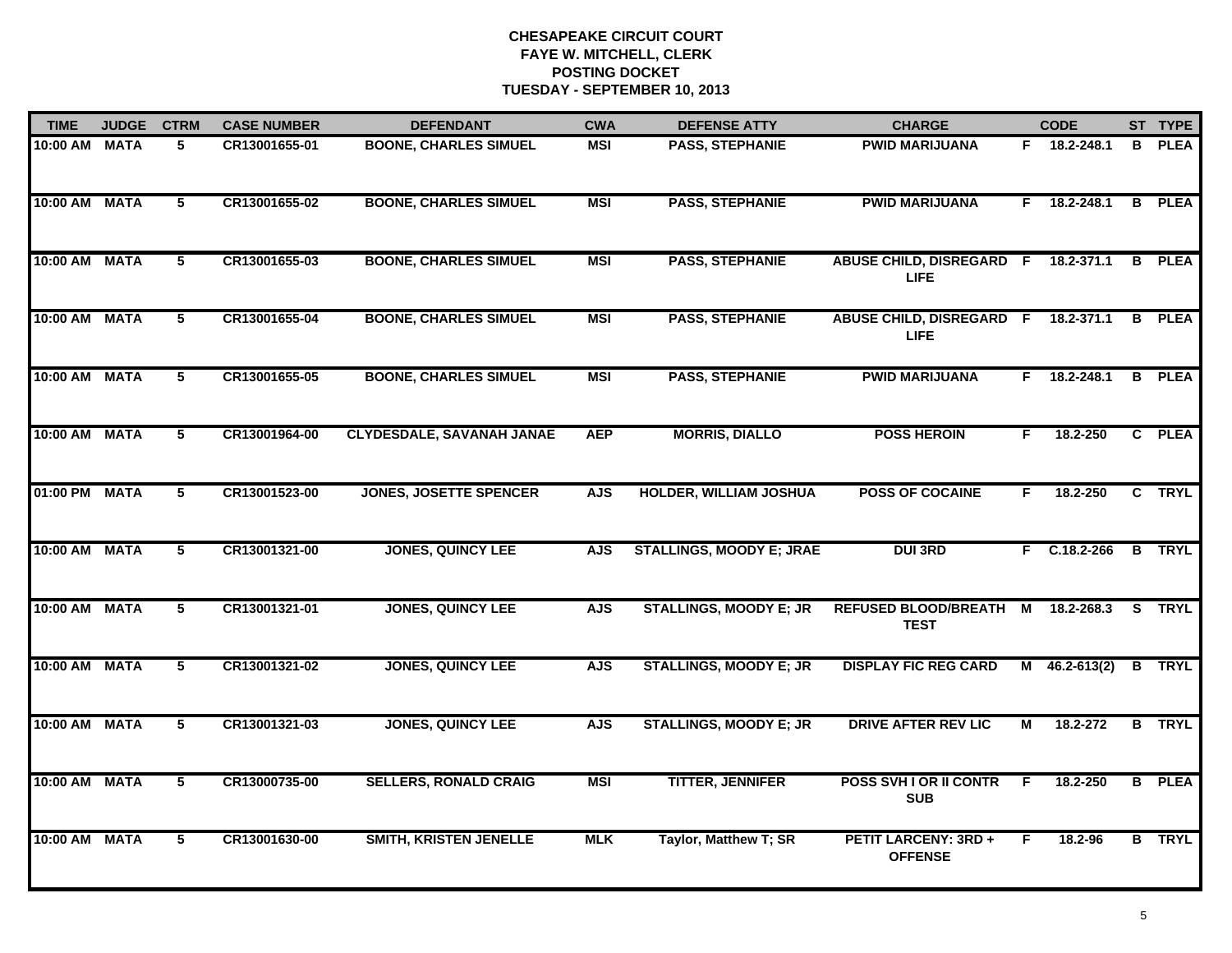| <b>TIME</b> | <b>JUDGE</b> | <b>CTRM</b>             | <b>CASE NUMBER</b> | <b>DEFENDANT</b>                | <b>CWA</b> | <b>DEFENSE ATTY</b>       | <b>CHARGE</b>                                     |    | <b>CODE</b>  |   | ST TYPE       |
|-------------|--------------|-------------------------|--------------------|---------------------------------|------------|---------------------------|---------------------------------------------------|----|--------------|---|---------------|
| 10:00 AM    | <b>MATA</b>  | 5                       | CR10002268-00      | <b>SMITH, TERRON</b>            | MSI        | Taylor, Matthew T.; Sr.   | <b>DISTRIBUTE COCAINE 2ND F</b><br><b>OFFENSE</b> |    | 18.2-248     | C | <b>MOT</b>    |
| 10:00 AM    | <b>MATA</b>  | 5                       | CR10002268-01      | <b>SMITH, TERRON</b>            | <b>MSI</b> | Taylor, Matthew T.; Sr.   | <b>DISTRIBUTE COCAINE 2ND</b><br><b>OFFENSE</b>   | -F | 18.2-248     | C | <b>MOT</b>    |
| 10:00 AM    | <b>MATA</b>  | $\overline{\mathbf{5}}$ | CR13001689-00      | <b>TAYLOR, CHAUKEIR TRAIMON</b> | <b>MLK</b> | Cronin, Eric T            | <b>GRAND LARCENY</b>                              | F. | 18.2-95      |   | <b>B</b> TRYL |
| 10:00 AM    | <b>MATA</b>  | 5                       | CR13001458-00      | <b>WALKER, SUSAN JANE</b>       | <b>AEP</b> | <b>TITTER, JENNIFER</b>   | <b>POSS TRANSPORT F/ARM</b>                       | F. | 18.2-308.2   |   | <b>B</b> TRYL |
| 10:00 AM    | <b>RDS</b>   | 6                       | CR13001503-00      | <b>ANIKE, EMEKA</b>             | <b>DPB</b> | Ortiz, Kathleen A         | <b>GRAND LARCENY</b>                              | F. | 18.2-95      |   | <b>B</b> TRYL |
| 10:00 AM    | <b>RDS</b>   | 6                       | CR13001871-00      | <b>ANIKE, EMEKA</b>             | <b>DPB</b> | <b>HOLDER, WM JOSHUA</b>  | <b>PETIT LARCENY</b>                              | М  | 18.2-96      |   | <b>B</b> TRYL |
| 10:00 AM    | <b>RDS</b>   | 6                       | CR13001813-00      | <b>BROWN, CHICON</b>            | <b>DPB</b> |                           | <b>DISOBEY JUDGEMENT;</b><br><b>CONTEMPT</b>      | М  | 18.2-456     |   | <b>WSC</b>    |
| 10:00 AM    | <b>RDS</b>   | 6                       | CR13001748-00      | <b>HOLOWIAK, JOSEPH</b>         | <b>ASA</b> | <b>HAMLIN, JASON L</b>    | <b>ELUDE POLICE</b>                               | F. | 46.2-817B    |   | <b>B</b> TRYL |
| 10:00 AM    | <b>RDS</b>   | 6                       | CR13001748-00      | <b>HOLOWIAK, JOSEPH</b>         | <b>ASA</b> | <b>HAMLIN, JASON L</b>    | <b>ELUDE POLICE</b>                               | F. | 46.2-817B    | B | <b>MOT</b>    |
| 10:00 AM    | <b>RDS</b>   | 6                       | CR13001822-00      | <b>HOLOWIAK, RYAN JOSEPH</b>    | <b>ASA</b> | <b>HAMLIN, J</b>          | <b>RECKLESS DRIVING</b>                           | М  | A.46.2-852   |   | S TRYL        |
| 10:00 AM    | <b>RDS</b>   | 6                       | CR13000929-00      | <b>HOWARD, LINDA J</b>          | <b>ASA</b> | <b>SWARTZ, JEFFREY A</b>  | <b>GRAND LARCENY</b>                              | F. | 18.2-95      |   | <b>B</b> TRYL |
| 10:00 AM    | <b>RDS</b>   | 6                       | CR12003144-00      | <b>MONK, JUSTIN O</b>           | <b>DJH</b> | <b>Bashara, Charles V</b> | <b>PWID ECSTASY</b>                               | F. | 18.2-248     |   | C TRYL        |
| 10:00 AM    | <b>RDS</b>   | 6                       | CR12003144-01      | <b>MONK, JUSTIN O</b>           | <b>DJH</b> | <b>Bashara, Charles V</b> | <b>PWID MARIJUANA</b>                             |    | F 18.2-248.1 |   | C TRYL        |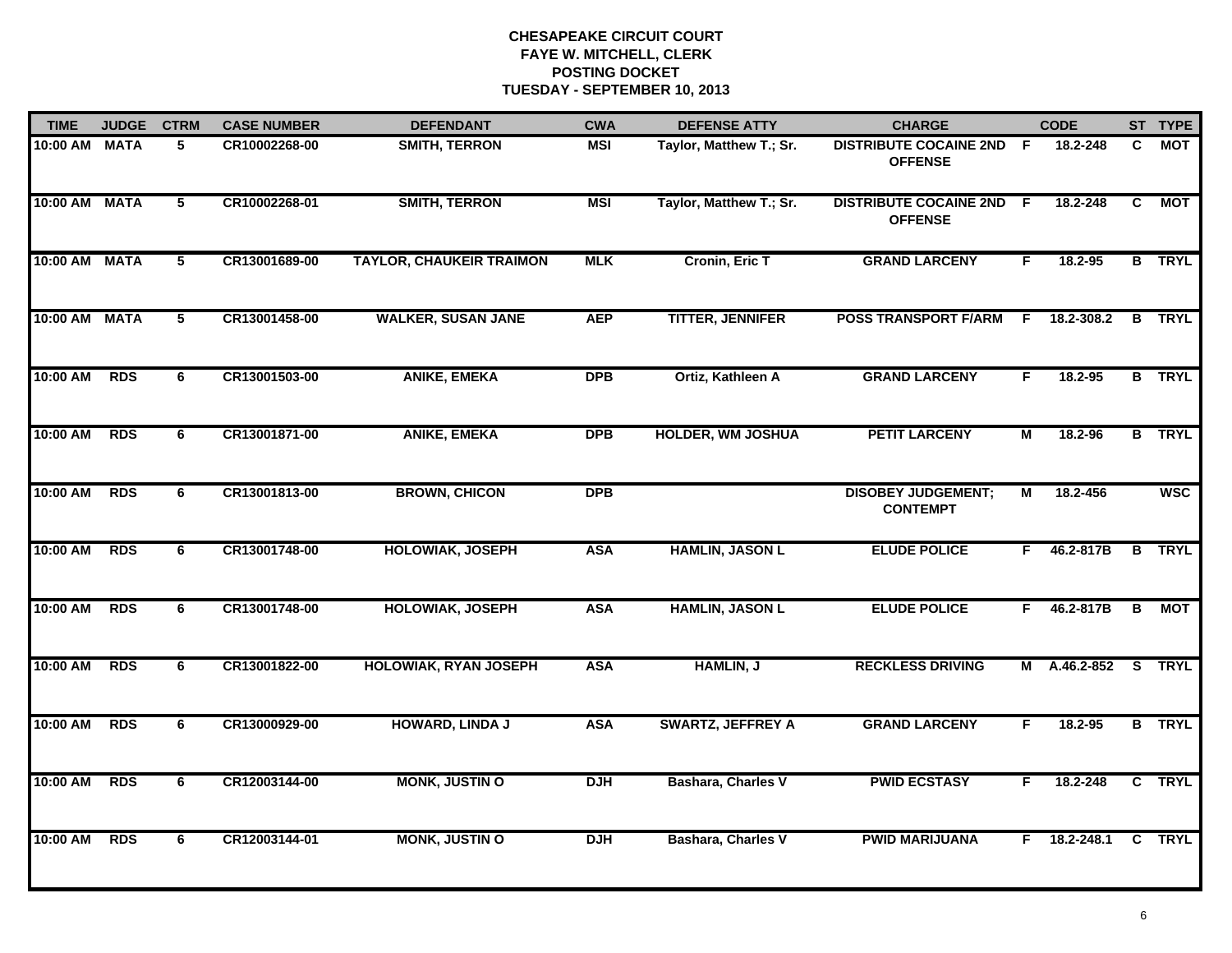| <b>TIME</b> | <b>JUDGE</b> | <b>CTRM</b> | <b>CASE NUMBER</b> | <b>DEFENDANT</b>                  | <b>CWA</b> | <b>DEFENSE ATTY</b>     | <b>CHARGE</b>                                   |    | <b>CODE</b>     |    | ST TYPE       |
|-------------|--------------|-------------|--------------------|-----------------------------------|------------|-------------------------|-------------------------------------------------|----|-----------------|----|---------------|
| 10:00 AM    | <b>RDS</b>   | 6           | CR12003144-02      | <b>MONK, JUSTIN O</b>             | <b>DJH</b> | Bashara, Charles V.     | <b>PWID MARIJUANA</b>                           |    | M 18.2-248.1    |    | C TRYL        |
| 10:00 AM    | <b>RDS</b>   | 6           | CR13000446-00      | <b>MONK, JUSTIN OBRYANT</b>       | <b>DJH</b> | Jones, David L          | MANUF/DISTRB SCH I/ II 2ND F<br><b>OFF</b>      |    | 18.2-248        |    | C TRYL        |
| 10:00 AM    | <b>RDS</b>   | 6           | CR13001451-00      | <b>MOYLER, JEVON RESHEED</b>      | PLC        | <b>BYRUM, ROBERT G</b>  | <b>CARRY CONCEALED</b><br><b>WEAPON 2ND OFF</b> | F. | 18.2-308        |    | C TRYL        |
| 10:00 AM    | <b>RDS</b>   | 6           | CR13001451-01      | <b>MOYLER, JEVON RESHEED</b>      | <b>PLC</b> | <b>BYRUM, ROBERT G</b>  | <b>CONCEALED WEAPON</b>                         | М  | 18.2-308        |    | S TRYL        |
| 10:00 AM    | <b>RDS</b>   | 6           | CR13001684-00      | <b>MOYLER, JEVON RESHEED</b>      | <b>PLC</b> | <b>BYRUM, ROBERT G</b>  | <b>GRAND LARCENY</b>                            | F  | $18.2 - 95$     |    | C TRYL        |
| 10:00 AM    | <b>RDS</b>   | 6           | CR13001684-01      | <b>MOYLER, JEVON RESHEED</b>      | <b>PLC</b> | <b>BYRUM, ROBERT G</b>  | <b>STATUTORY BURGLARY</b>                       | F  | 18.2-91         |    | C TRYL        |
| 10:00 AM    | <b>RDS</b>   | 6           | CR13001684-02      | <b>MOYLER, JEVON RESHEED</b>      | <b>PLC</b> | <b>BYRUM, ROBERT G</b>  | <b>GRAND LARCENY:FIREARM F</b>                  |    | 18.2-95         |    | C TRYL        |
| 10:00 AM    | <b>RDS</b>   | 6           | CR13001684-03      | <b>MOYLER, JEVON RESHEED</b>      | <b>PLC</b> | <b>BYRUM, ROBERT G</b>  | <b>STOLEN PROPERTY</b><br><b>W/INTENT/SELL</b>  |    | $F$ 18.2-108.01 |    | C TRYL        |
| 10:00 AM    | <b>RDS</b>   | 6           | CR13001800-00      | <b>PARKER, GINGER B</b>           | <b>PLC</b> | <b>TITTER, JENNIFER</b> | <b>GRAND LARCENY</b>                            | F  | $18.2 - 95$     |    | <b>B</b> PLEA |
| 10:00 AM    | <b>RDS</b>   | 6           | CR13001800-01      | <b>PARKER, GINGER B</b>           | <b>PLC</b> | <b>TITTER, JENNIFER</b> | <b>POSS SCH I OR II CONTR</b><br><b>SUB</b>     | F  | 18.2-250        |    | <b>B</b> PLEA |
| 10:00 AM    | <b>RDS</b>   | 6           | CR12002543-00      | <b>RONE, ANTONIO VALENTINO</b>    | <b>DPB</b> | <b>GILCHRIST, KURT</b>  | SUSP O/L 3RD OFF                                |    | M B.46.2-301    |    | S TRYL        |
| 10:00 AM    | <b>RDS</b>   | 6           | CR12002865-00      | <b>SIMON, CHRISTOPHER MICHAEL</b> | <b>PLC</b> | <b>CRONIN, ERIC</b>     | <b>POSS COCAINE</b>                             | F. | 18.2-250        | B  | <b>ROL</b>    |
| 10:00 AM    | <b>RDS</b>   | 6           | CR13000246-00      | SIMON, CHRISTOPHER MICHAEL        | <b>PLC</b> | <b>WINN, A ROBINSON</b> | <b>ELUDE</b>                                    | F  | 46.2-817B       | C. | <b>ROL</b>    |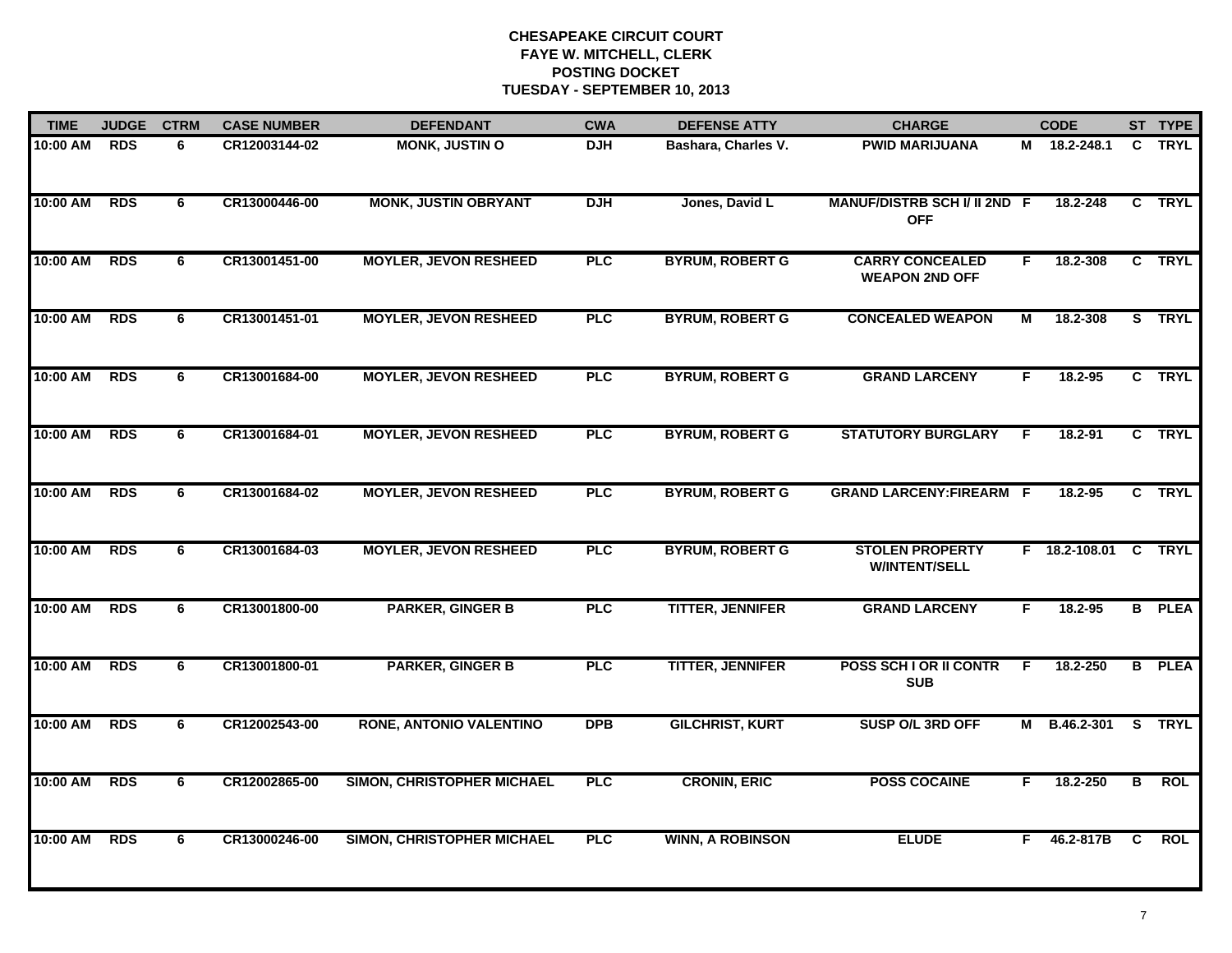| <b>TIME</b> | <b>JUDGE</b> | <b>CTRM</b> | <b>CASE NUMBER</b> | <b>DEFENDANT</b>                  | <b>CWA</b> | <b>DEFENSE ATTY</b>     | <b>CHARGE</b>                                 | <b>CODE</b> |  | ST TYPE     |
|-------------|--------------|-------------|--------------------|-----------------------------------|------------|-------------------------|-----------------------------------------------|-------------|--|-------------|
| 10:00 AM    | <b>RDS</b>   | 6.          | CR13000246-01      | <b>SIMON, CHRISTOPHER MICHAEL</b> | <b>PLC</b> | <b>WINN, A ROBINSON</b> | <b>POSS.OF CONTROLLED</b><br><b>SUBSTANCE</b> | 18.2-250    |  | <b>ROL</b>  |
| 10:00 AM    | <b>RDS</b>   | 6.          | CR13001420-00      | <b>WRIM, AARON NELSON</b>         | ASA        | Cronin, Eric T          | <b>GRAND LARCENY</b>                          | 18.2-95     |  | <b>PLEA</b> |